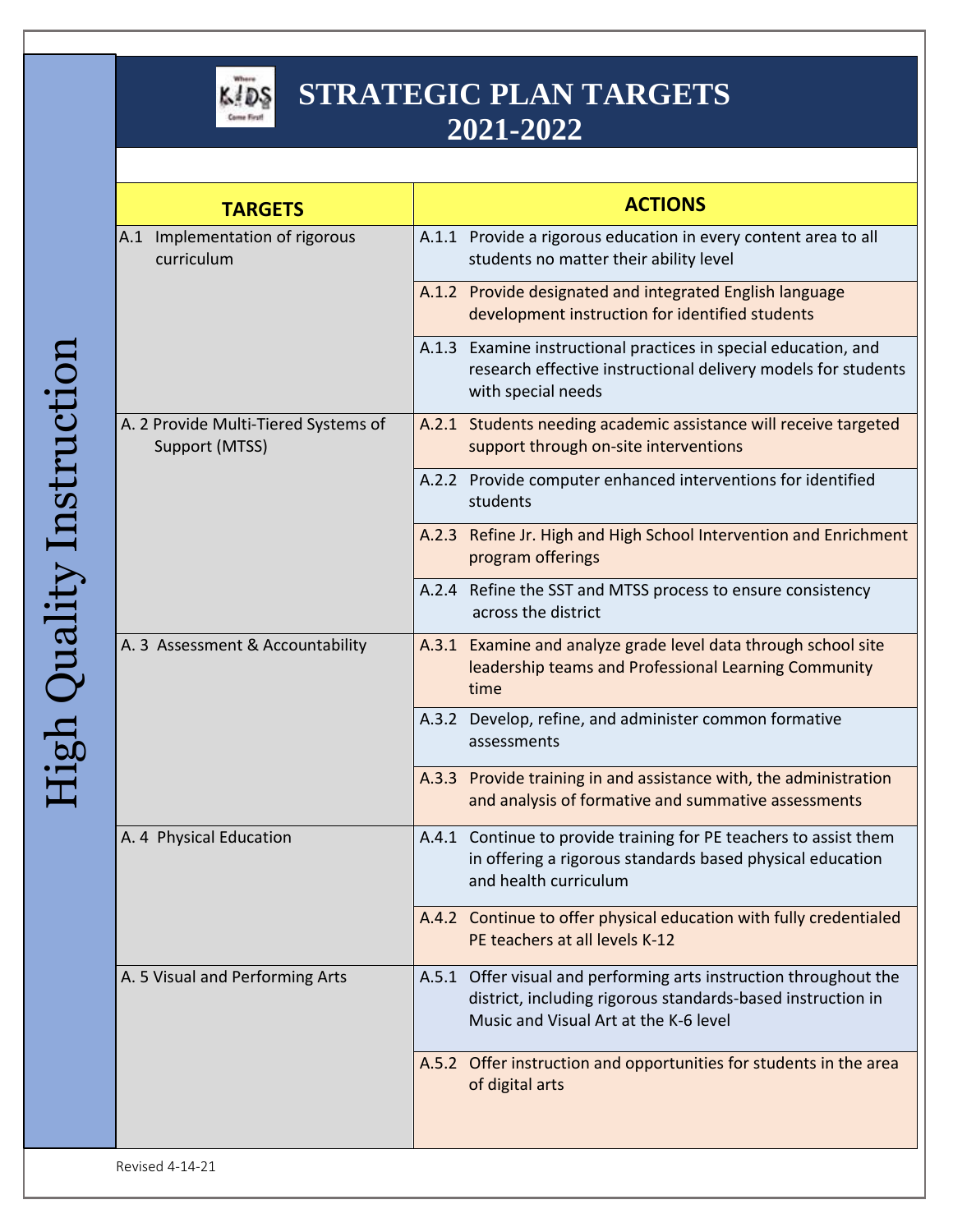

| <b>TARGETS</b>                                                                                          | <b>ACTIONS</b>                                                                                                                                                                                                      |
|---------------------------------------------------------------------------------------------------------|---------------------------------------------------------------------------------------------------------------------------------------------------------------------------------------------------------------------|
| B.1 The 4 Cs<br><b>Critical Thinking</b><br>Collaboration<br>Creativity and Innovation<br>Communication | B.1.1<br>Provide opportunities for students to express their<br>creativity and innovative ideas in assignment<br>completion, along with opportunities for students to<br>showcase their completed projects and work |
|                                                                                                         | B.1.2<br>Provide opportunities for students to participate in real-<br>world problem solving, and to present their solutions to<br>a community audience                                                             |
|                                                                                                         | B.1.3<br>Provide opportunities and instruction in coding,<br>robotics, gaming, and animation                                                                                                                        |
|                                                                                                         | B.1.4<br>Provide opportunities for students to use a variety of<br>digital communication tools, including video and<br>social/online platforms                                                                      |
| B. 2 Character and Citizenship<br>Development                                                           | B.2.1<br>Provide instruction in digital citizenship content to<br>students at all grade levels                                                                                                                      |
| B. 3 CTE and Career Pathways                                                                            | B.3.1<br>Develop clearly defined career pathways, including CTE<br>courses where appropriate, at the high school level                                                                                              |
|                                                                                                         | B.3.2<br>Explore career pathways at the middle school level that<br>align with identified pathways at the high school level.<br>Give elementary students exposure to STEM fields and<br>activities                  |
| <b>B. 4 Cultural Understanding</b>                                                                      | Provide training in supporting the needs of English<br>B.4.1<br>learner, foster and homeless youth                                                                                                                  |
|                                                                                                         | B.4.2 Provide diversity inclusivity and acceptance training for<br>students and staff                                                                                                                               |
| B. 5 Adaptive Learning Spaces                                                                           | B.5.1 Provide online learning opportunities for students and<br>staff                                                                                                                                               |
|                                                                                                         | B.5.2 Continue to support makerspaces and school gardens and<br>utilize them to explore STEM careers                                                                                                                |
|                                                                                                         | B.5.3 Utilize outdoor spaces as flexible learning environments                                                                                                                                                      |
|                                                                                                         | B.5.4 Consider utilizing Distance and Blended learning model<br>opportunities beyond the pandemic                                                                                                                   |

Future Ready Future Ready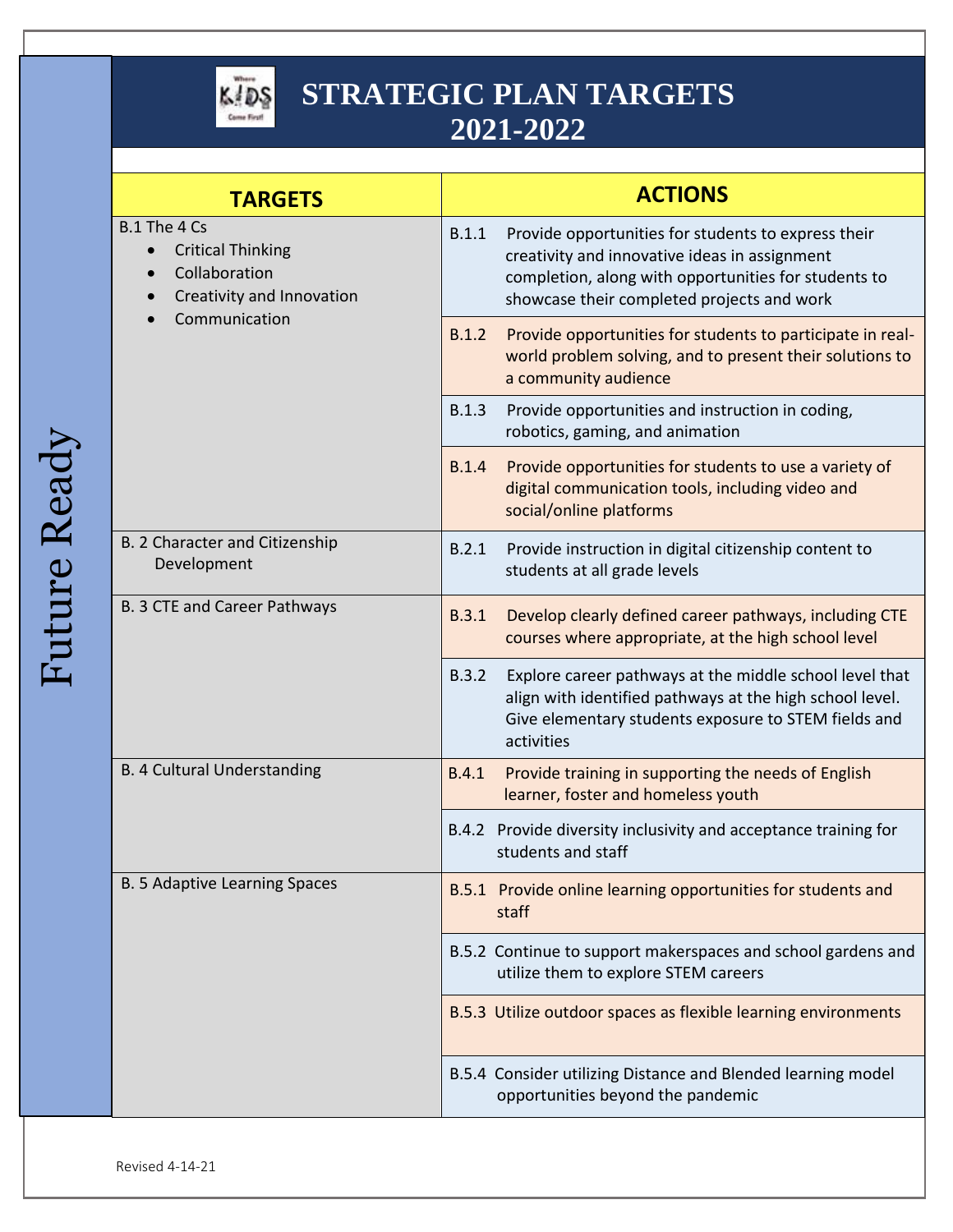

| ててくる<br>r<br>P<br>$\ddot{\phantom{0}}$ |
|----------------------------------------|
|                                        |
|                                        |
|                                        |
|                                        |
|                                        |
|                                        |
|                                        |
|                                        |
| $\sqrt{2}$                             |
| こくらく                                   |
|                                        |
| ててく                                    |
|                                        |
|                                        |
| Í                                      |

| <b>TARGETS</b>                                                                                                          | <b>ACTIONS</b>                                                                                                                                                                                                          |
|-------------------------------------------------------------------------------------------------------------------------|-------------------------------------------------------------------------------------------------------------------------------------------------------------------------------------------------------------------------|
| C.1 Professional Learning Communities                                                                                   | C.1.1 Provide time for staff to collaborate in PLC meetings<br>focusing on data analysis, intervention strategies, and<br>the implementation of Tier 1 instruction using adopted<br>standard-based curriculum           |
|                                                                                                                         | C.1.2 Use digital collaboration tools for teacher<br>collaboration (i.e. Google Suite). Explore use of the<br>Canvas platform to assist with college readiness                                                          |
| C. 2 Effective Professional Development<br>Cutting-Edge presenters<br>$\bullet$<br>Flexible times<br>Coaching<br>Choice | C.2.1<br>Provide participant choice as appropriate, during<br>professional development days and offer other<br>voluntary opportunities                                                                                  |
|                                                                                                                         | Provide training in lesson design strategies that<br>C.2.2<br>integrate technology and ensures all students access<br>to the core curriculum, including the embedded<br>digital tools available in curriculum adoptions |
|                                                                                                                         | Provide professional development in the<br>C.2.3<br>implementation of the California State Standards                                                                                                                    |
|                                                                                                                         | C.2.4 Continue to develop and enhance skills needed to<br>successfully implement a learning management<br>system (Google Classroom or Seesaw), and continue<br>exploring Canvas platform                                |
| C. 3 Staff Wellness                                                                                                     | Provide training and opportunities for staff to access<br>C.3.1<br>supports provided through our district benefits<br>programs. Create user-friendly district benefits page<br>on website                               |
|                                                                                                                         | C.3.2 Conduct surveys among staff to determine areas of<br>interest for staff, as well as areas where staff needs<br>support                                                                                            |
|                                                                                                                         | C.3.3 Develop opportunities for staff to work together to<br>promote physical and mental wellness                                                                                                                       |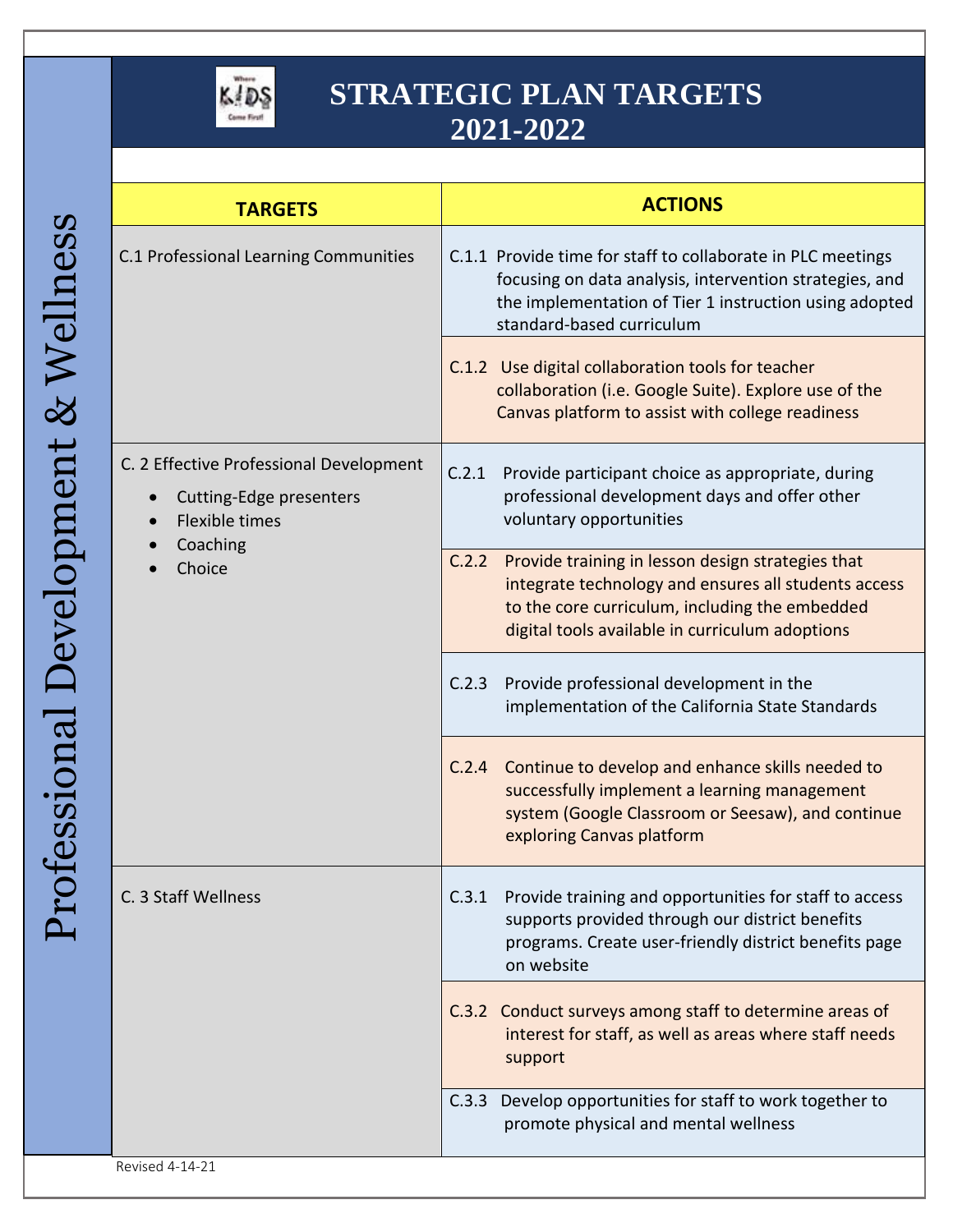

| <b>TARGETS</b>                                             | <b>ACTIONS</b>                                                                                                                                                                                                                                |
|------------------------------------------------------------|-----------------------------------------------------------------------------------------------------------------------------------------------------------------------------------------------------------------------------------------------|
| <b>D.1 Social Emotional Learning</b>                       | D.1.1 Provide individual and small group counseling for students<br>whose social emotional needs impact their learning                                                                                                                        |
|                                                            | D.1.2 Provide training in identifying and overcoming the effects<br>of trauma and stress (Example: Emory, University-<br>Community Resilience Model - SEE Learning, Social<br>Emotional Ethical Learning, CDE - Suicide Prevention<br>Series) |
|                                                            | D.1.3 Implement SEL activities to reacquaint students back to<br>campus life                                                                                                                                                                  |
|                                                            | D.1.4 As part of social-emotional wellness education, integrate<br>strategies for students to be self-aware, empathetic<br>toward others, and learn techniques to calm and focus<br>mind (utilize the SEE learning Program)                   |
|                                                            | D.1.5 Providing students with SEL lessons weekly                                                                                                                                                                                              |
| D. 2 Positive Behavior Intervention<br>and Supports (PBIS) | Provide continued support for the implementation of the<br>D.2.1<br>Positive Behavior Intervention Support (PBIS) at all<br>schools in the district                                                                                           |
|                                                            | D.2.2 Collect and analyze suspension data at all schools, looking<br>for trends and areas in need of attention                                                                                                                                |
|                                                            | D.2.3 Explore alternatives to suspension from school, i.e.<br>Restorative Practices utilizing community agencies for<br>support; CADA, FBSMV, etc.                                                                                            |
| D. 3 School Safety                                         | D. 3.1 Complete Site Safety & Security Facility Projects district-<br>wide                                                                                                                                                                    |
|                                                            | D. 3.2 Conduct training in the use of the Crisis-Go program and<br>develop active shooter and intruder protocols                                                                                                                              |
|                                                            | D. 3.3 Conduct district-wide disaster response drill                                                                                                                                                                                          |
| D. 4 Family Support                                        | D.4.1 Parent Education on relevant topics                                                                                                                                                                                                     |
|                                                            | D.4.2 Partnering with community organizations to provide<br>support to families in need                                                                                                                                                       |
| Revised 4-14-21                                            | D.4.3 Child Nutrition expanding to provide food to families<br>(breakfast, lunch and dinner)                                                                                                                                                  |

Revised 4-14-21